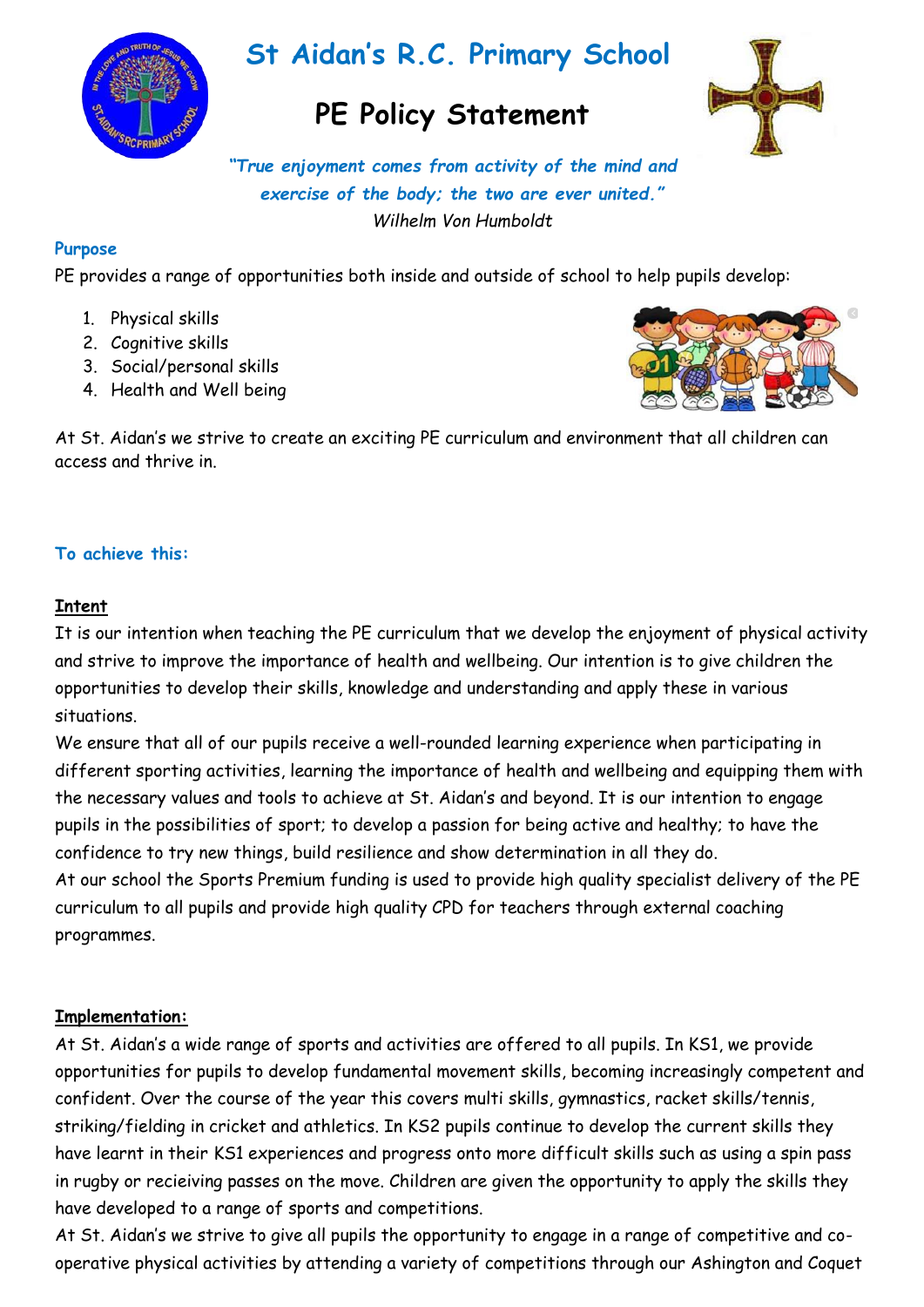Partnership. Children of all abilities enjoy representing our school at many external competitions including School Games Festivals.

Over the school year children have the opportunity to attend events such as Hoopstarz, Skipping festivals, Tag Rugby, Quad Kids, Multi Sports, Football, Tennis, Tri Golf, Cricket and Gymnastics as part of the Ashington and Coquet Partnership.

St. Aidan's also offer a range of after school clubs to ensure children are active and that they are given opportunities to learn new skills and develop current skills further. These include football, cricket, Karate and show club.

#### **Impact:**

We strive to ensure that all of our pupils achieve to the best of their ability and beyond through our progressive skill based curriculum. At St. Aidan's our vast range of opportunities in physical activity aims to ensure that all children meet their age-related expectations for their year group. Our broad and balanced PE curriculum provides children with the opportunity to develop their personal and social skills through a variety of activites including team based games. This enables children to improve cognitive skills such as: communication, concentration, improved mental health and overall wellbeing, all of which are vital to the development of the whole child and are transferable skills that children may utilise in all other subject areas.

## **Facilities**

Trim trail on school field, each class accesses at break time on a rota.

Resources used at breaks and lunchtimes – footballs, hula hoops, trains etc. Follows children's choice.

Football pitches with goal posts and nets.

Mile run/clubs/play leaders (to be implemented ASAP).

### **Pupil Voice**

Children should regularly be given a chance to feedback on their experiences of PE inside and outside of school. This should happen at least termly.

| Do you enjoy PE?                              | $Yes/No-Why?$ |
|-----------------------------------------------|---------------|
|                                               |               |
| What is your favourite part of<br>PE lessons? | Why?          |
|                                               |               |
| What do you think could be<br>made better?    | How?          |
|                                               |               |